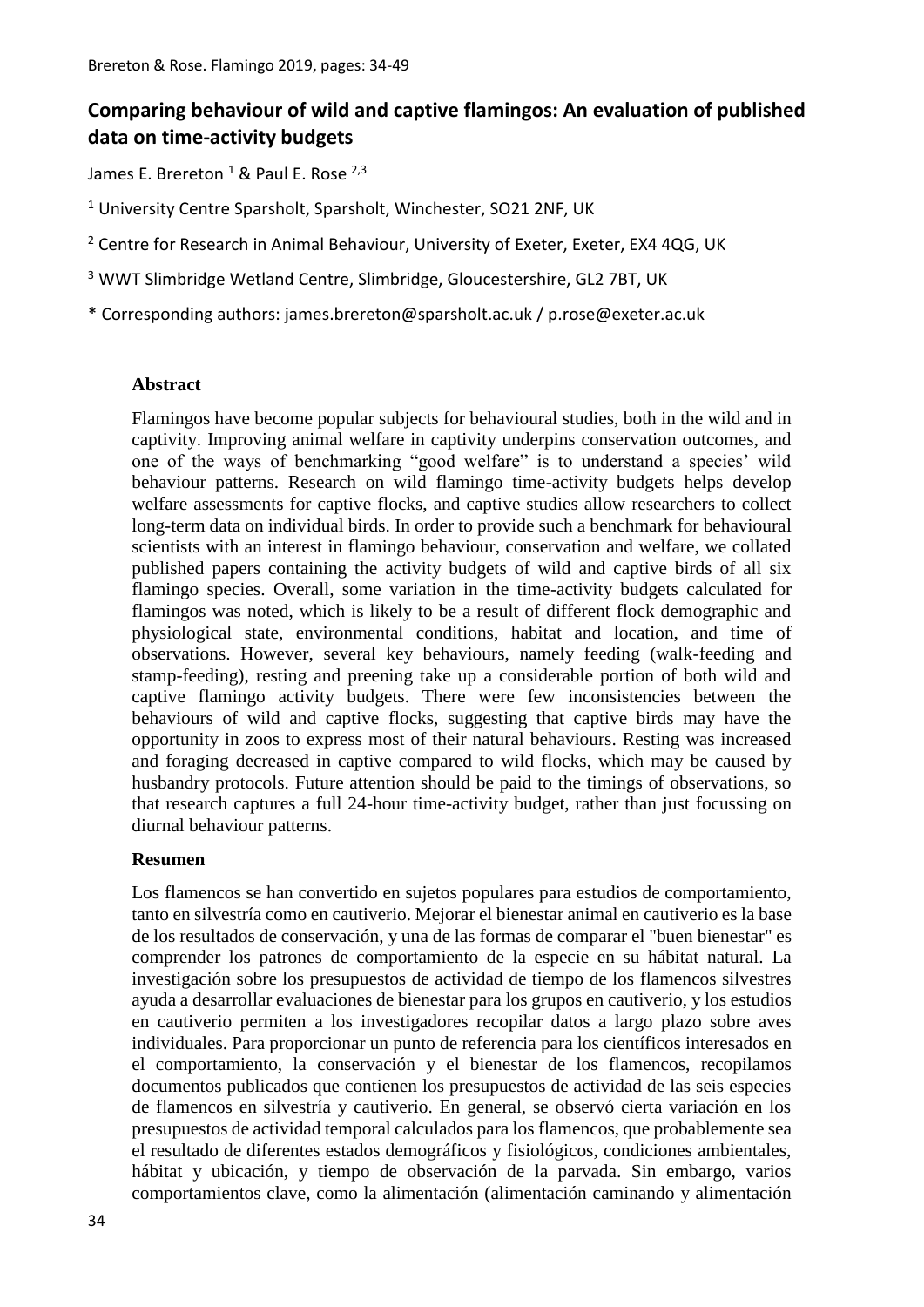con zapateo), descanso y acicalamiento ocupan una parte considerable de los presupuestos de actividad de ambos tipos de flamenco. Hubo pocas inconsistencias entre los comportamientos de las bandadas silvestres y en cautiverio, lo que sugiere que las aves en cautiverio pueden tener la oportunidad en los zoológicos de expresar la mayoría de sus comportamientos naturales. El descanso se incrementó y la alimentación disminuyó en cautiverio en comparación con las bandadas silvestres, lo que puede ser causado por los protocolos de manejo. A futuro se debe prestar atención a los horarios de las observaciones, de modo que la investigación capture un presupuesto de actividad de tiempo completo de 24 horas, en lugar de centrarse solo en los patrones de comportamiento diurno.

#### **Résumé**

Les flamants roses sont devenus des sujets populaires d'études comportementales, à la fois dans la nature et en captivité. L'amélioration du bien-être des animaux en captivité conditionne les résultats en matière de conservation, et l'un des moyens de mesurer le «bien-être» consiste à comprendre les comportements sauvages de l'espèce. La recherche sur les budgets temps-activité du flamant sauvage aide à développer des évaluations du bien-être des groupes en captivité, et des études en captivité permettent aux chercheurs de collecter des données individuelles à long terme. Afin de fournir un tel point de repère aux scientifiques s'intéressant au comportement, à la conservation et au bien-être des flamants, nous avons rassemblé des articles publiés contenant les budgets d'activité des oiseaux sauvages et captifs des six espèces de flamants. Globalement, une certaine variation dans les budgets temps-activité calculés pour les flamants a été observée, ce qui est probablement dû à différents états démographiques et physiologiques des oiseaux, aux conditions environnementales, à l'habitat et à l'emplacement, ainsi qu'à l'heure des observations. Cependant, plusieurs comportements clés, à savoir l'alimentation (alimentation à la marche et au piétinement), le repos et le toilettage, absorbent une part considérable du budget d'activités des flamants sauvages et captifs. Il y avait peu d'incohérences entre les comportements des groupes d'oiseaux sauvages et captifs, ce qui suggère que les oiseaux captifs ont la possibilité d'exprimer la plupart de leurs comportements naturels dans les zoos. Le repos était augmenté et la recherche de nourriture diminuée chez les captifs par rapport aux groupes sauvages, ce qui peut résultédes protocoles d'élevage. À l'avenir, il faudra accorder une attention particulière au moment choisi pour les observations, afin que la recherche puisse établir un budget temps-activité de 24 heures, au lieu de se concentrer uniquement sur les schémas comportementaux diurnes.

**-----------------------------------------------------------------------------------------------------------------------------------**

#### **Introduction**

The behavioural performance of captive flamingos can be restricted by the confines of the zoo environment (e.g. enclosure size) and by management practice (e.g. flight restraint) or the logistics of building an exhibit (e.g. aviary style and height). Data collection on the time-activity budgets of captive flamingos can provide useful details on how birds interact with their environment and how they experience positive welfare states- based on the performance of a naturalistic time budget.

The study of animal behaviour provides insight into the ecology of wild species and their evolutionary characteristics that are relevant to developing and evaluating captive management protocols. To develop best practice husbandry and encourage breeding in captive collections, wild animal time-activity budgets are often used as a benchmark (Brereton et al., 2018; Howell & Cheyne, 2018). Social (e.g. flock size) and environmental factors (e.g. style of exhibit) can play a role in determining the time-activity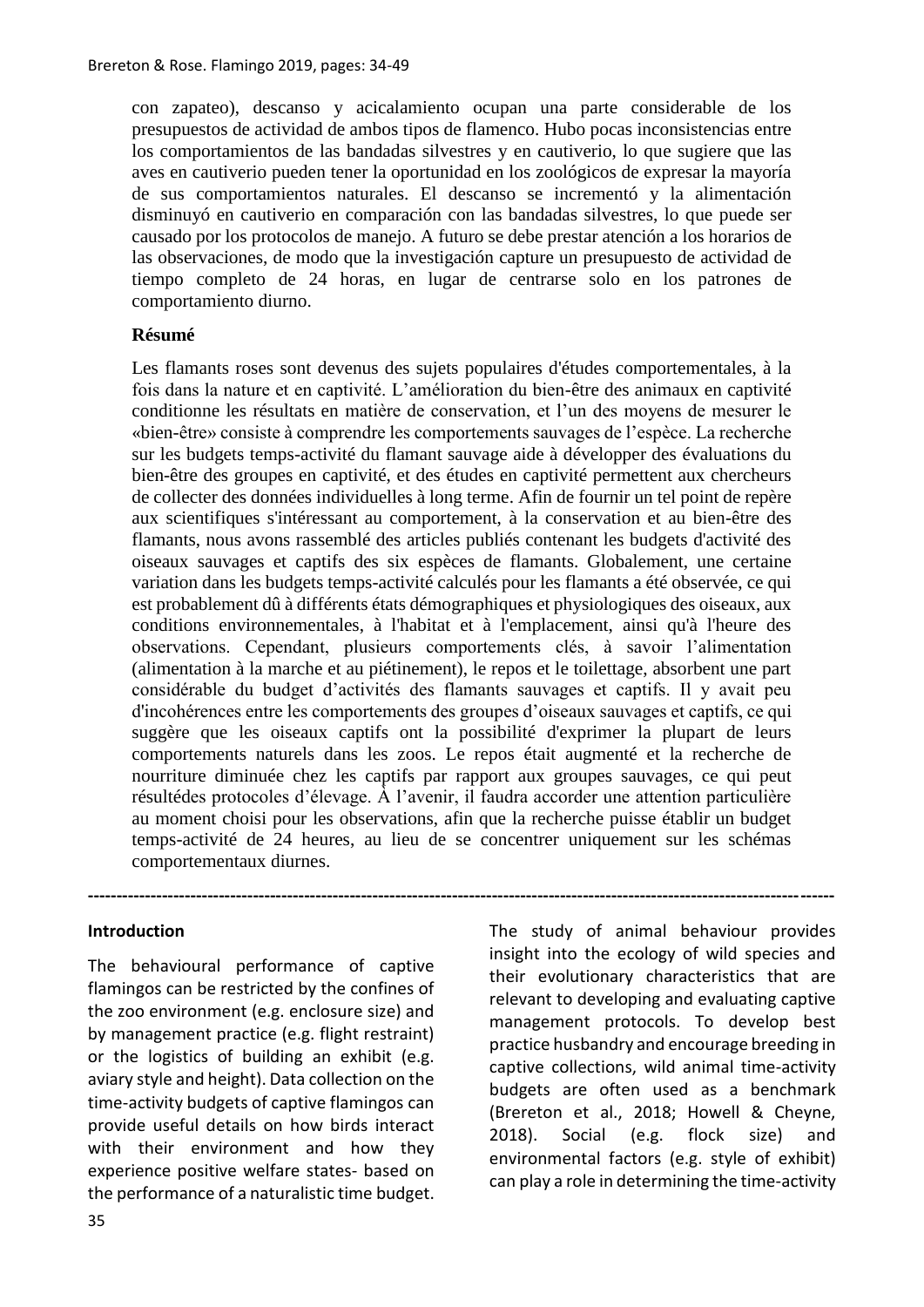budgets performed by captive flamingos (Greene & King, 2005; King, 2008; Rose et al., 2018a).

Therefore, comparing data on the activity of wild flocks to those housed in captivity is a useful way of i) assessing "behavioural normality" and ii) providing evidence for the good quality care (i.e. if activity patterns are similar, husbandry protocols are likely to be relevant). The activity budgets of wild flocks may be used to determine whether zoohoused flocks have the opportunity to display the same behavioural diversity recorded for *in situ* flocks. Activity budgets may also be highly valuable for assessing the behavioural effects of changes to exhibit design and husbandry protocols, as well as influences of season or flock size.

# *Flamingo behaviour*

The six extant species of flamingo have received considerable research attention from both ecologists (Arengo & Baldassarre, 2002; Naz et al., 2018) and zoo biologists (Pickering et al., 1992; Rose et al., 2014; Stevens & Pickett, 1994). Individual birds can be easily identified using physical characteristics or leg rings (Rose & Croft, 2015, 2017) and the birds are sufficiently long lived to allow for long-term studies (Stevens & Pickett, 1994). The gregarious nature of the flamingo also aids researchers in overcoming the sample size issue that is commonly associated with ecological and zoo studies (Rose et al., 2018b). Wild flocks may be in excess of thousands of birds (del Hoyo, 1992), and even captive flocks may reach over 100 individuals in size (Rose & Croft, 2018), providing a valid tool for the study of behaviour in a species whose wild movement patterns may make it tricky to follow.

Given their suitability for scientific study, flamingos have been the focus of a range of research topics including laterality, social networks, foraging ecology and breeding behaviour (Amat et al., 2011; Bouchard & Anderson, 2011; Gihwala et al., 2017; Hughes

et al., 2013). And range of behavioural studies have been conducted that illustrate the timeactivity budgets and behaviour patterns of both wild and captive flocks, with some papers attempting a direct comparison of wild and captive behavioural repertoires. (Bildstein et al., 1991; Bildstein et al., 1993; Derlindati et al., 2014).

Wild flamingos show considerable behavioural diversity and use multiple feeding and foraging methods (Boukhriss et al., 2007b; Espino-Barros & Baldassarre, 1989; Robinson, 2015). Flamingos also show a wide range of reproductive behaviours, exhibiting stereotyped display behaviours that may be performed by an individual or across the whole flock (Bouaguel et al., 2013; Perrot et al., 2016). Vigilance behaviour also comprises a significant proportion of wild flamingo timeactivity budgets as an anti-predatory mechanism (Beauchamp, 2006; Beauchamp & McNeil, 2003, 2004; Boukhriss et al., 2007a; Boukhriss et al., 2007b; Galicia & Baldassarre, 1997). Consequently, data on key state behaviours, which fill a large part of a wild flamingo's time, are freely available in the literature to use for captive bird comparative studies.

## *Considering diurnal and nocturnal flamingo behaviour*

Many waterfowl species show nocturnal behaviour in some parts of their native ranges (McNeil et al., 1992; McNeil et al., 1993) and flamingos are similar in this respect (Boukhriss et al., 2007a; Tindle et al., 2014). Birds may choose to feed at night in order to avoid the attention of predators in their local area, spending long periods during evening and overnight engaged in foraging behaviour (Rendón-Martos et al., 2000). Previous research on wild greater flamingos (*Phoenicopterus roseus)* in France and Spain has demonstrated that these birds may engage in a range of feeding and vigilance activities throughout the night (Beauchamp & McNeil, 2003; Britton et al., 1986; Rendón-Martos et al., 2000). Diurnal studies on captive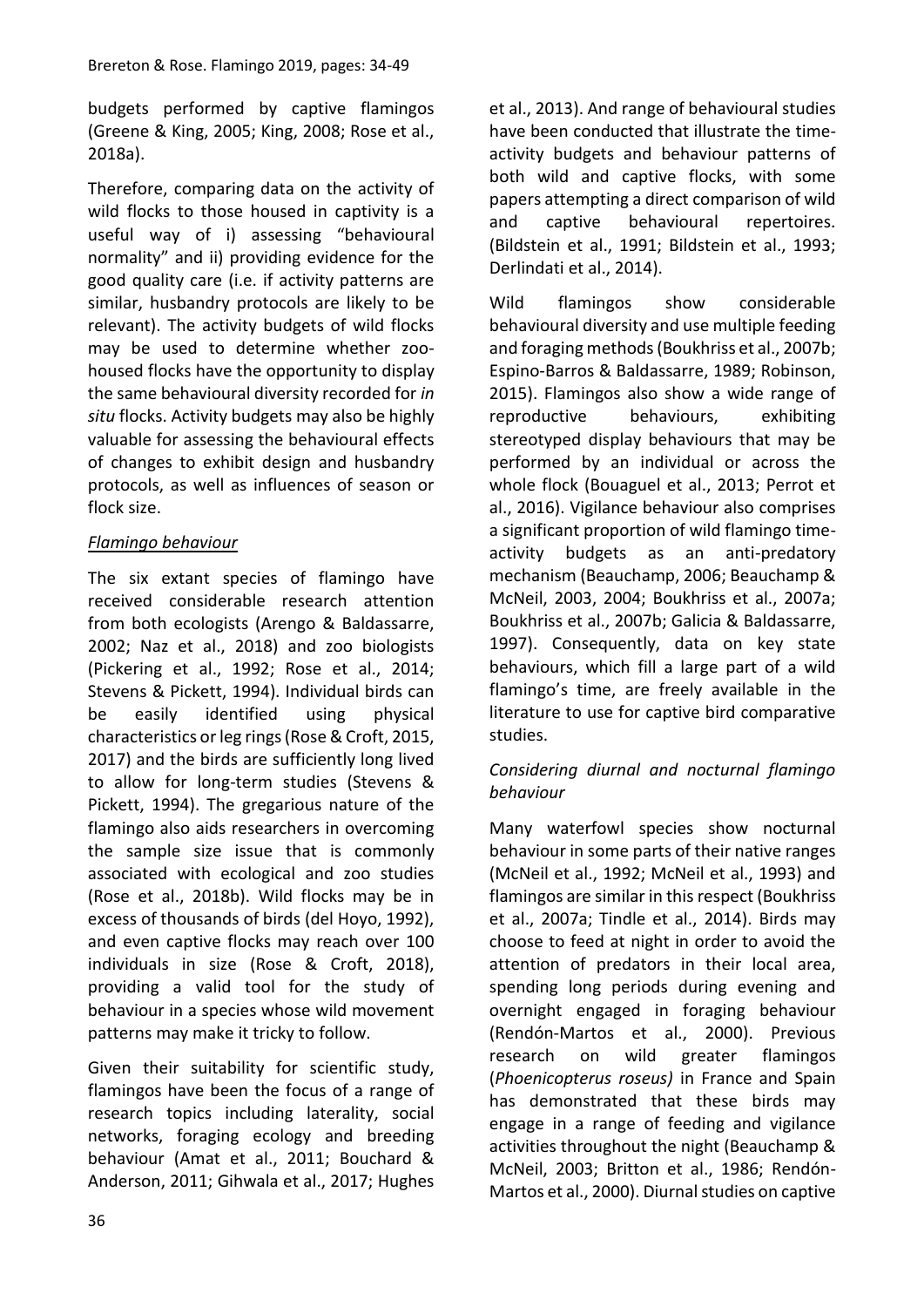flamingos have shown differing results. Some populations of flamingos appear to spend large portions of the day being active (Arengo & Baldassarre, 2002; Schmitz & Baldassarre, 1992), whereas other authors cite relatively low overall activity (Bildstein et al., 1991). Activity levels are therefore likely to vary not only based on the time of day, but also as a result of weather conditions, predation risk, food availability and foraging patch quality, bird physiological state (e.g. in and out of the moult), flock demographics and encounters with other species.

In parallel with wild studies, captive flamingo research has also begun to address some of the questions surrounding nocturnality. Research on a captive flock of greater flamingos showed activity throughout the night, with flamingos making considerable use of water features in their exhibit (Rose et al., 2018b). It is likely that many captive flamingo flocks show similar time-activity budgets: Lower activity levels around midday and a much higher degree of activity in morning and evening. However, as the majority of captive studies focus on flamingo behaviour during typical zoo opening hours, understanding of their complete behavioural repertoire may still be lacking (Rose et al., 2016).

## *Bridging the gap between wild and captive research*

The research interest in both wild and captive flamingos has generated a wealth of literature, however, the behaviour of flamingos *in situ* and *ex situ* is not always compared. Comparison of activity budgets can provide keepers with the information needed for the implementation of evidence-based husbandry measures to ensure their flamingos can engage in the same diversity of behaviours seen in wild birds. Data generated from captive studies can be valuable for identifying the activity patterns of individual birds, particularly with a focus on changes in behaviour and social networks over months or years, and therefore provide relevant

information on individuality helpful to conservationists working with wild groups.

The IUCN "One Plan Approach" to conservation states that both wild and captive individuals should be considered as one population (CBSG, 2015). One Plan aims to facilitate the transfer of genetics and information between wild and captive populations (Conde et al., 2013). Given that four of the six extant flamingo species are considered to be of conservation concern, closer alignment of wild and captive behavioural research can help underpin successful conservation outcomes for flamingos.

Consequently, the aim of this study was to identify the normal time-activity budgets of wild flamingos of all species, based on the published literature. The study also aimed to consolidate the existing literature on captive flamingo time-activity budgets to identify differences in behaviour patterns between species or between wild and zoo-housed flocks. This comparison of time-activity budgets may help identify aspects of husbandry that keepers can develop to enable captive flamingos to act like their wild counterparts and promote positive welfare states.

## **Methods**

We conducted a review of the existing literature on flamingo behaviour. In order to identify relevant papers, we searched the Web of Science© and Google Scholar journal databases, using any combination of the terms flamingo, *Phoenicopterus* or *Phoenicoparrus*, and activity budget, activity pattern, behaviour or behavior. Studies on both wild and captive flamingos were included within the dataset. Papers were scrutinised from 1970 to 2019. Papers were excluded if they did not provide information on behavioural observations or time-activity budgets of flamingos.

For each paper identified, the flamingo species, location and its presence in the wild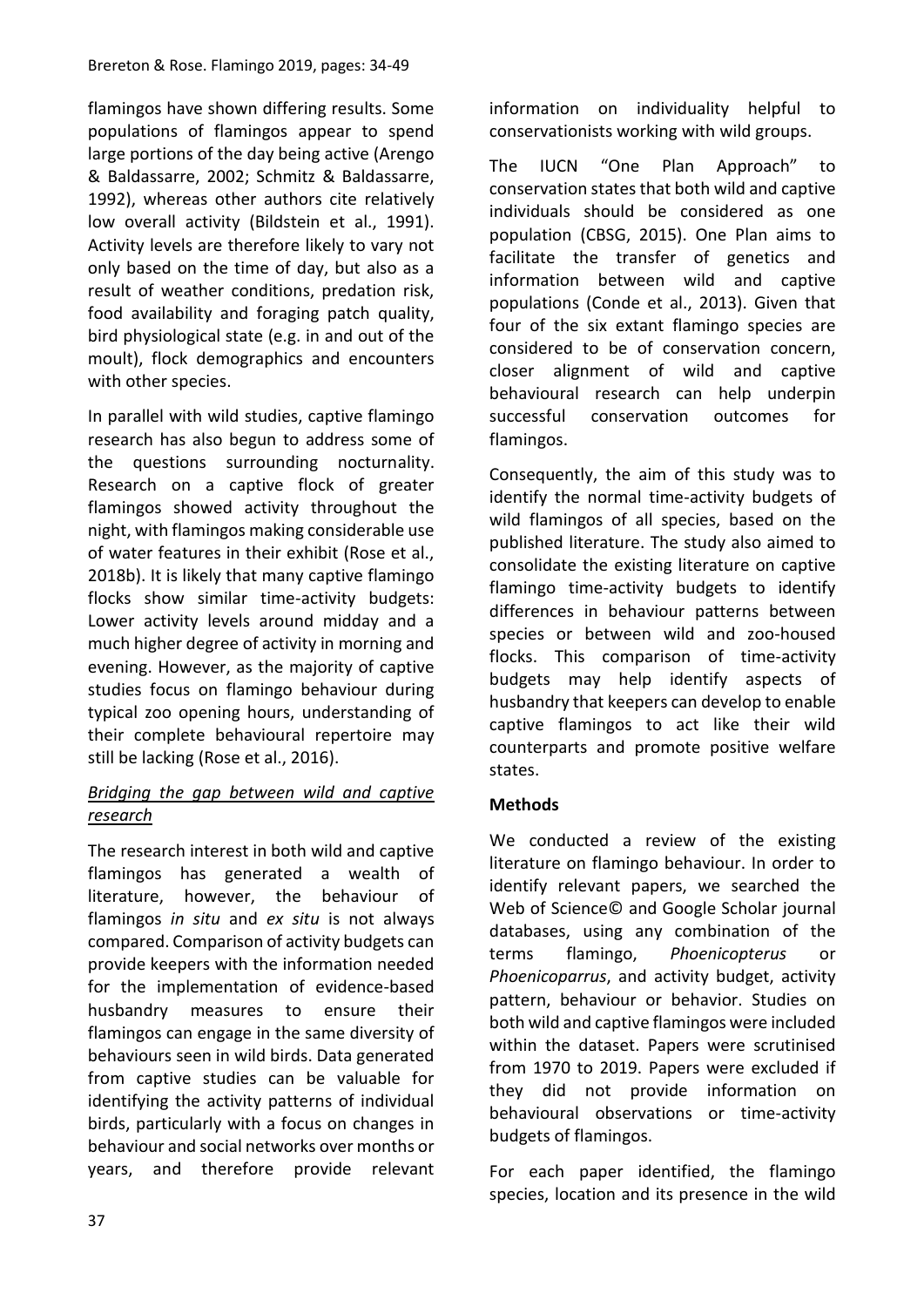or in captivity was noted. Additionally, the observed behaviours and the amount of time spent engaged in the behaviour was noted. Using all the behavioural data identified, the average time-activity budget for a wild and for a captive flamingo was calculated using generic behavioural categories (such as active, inactive and feeding). All data are summarised in Table 1. From each research publication collected, the average of key state behaviours (feeding, inactive, flight, courtship, aggression, preening, walking, vigilance and incubation) was calculated for a wild and a captive flamingo.

### **Results**

A total of 22 papers were collected, providing information on activity patterns for all six flamingo species (Table 1). Behavioural data covered both wild and captive flamingo flocks, though information on wild flamingo timeactivity budgets was more common. Of all species, the greater flamingo and Caribbean flamingo (*Phoenicopterus ruber)* were the best represented, with the lesser flamingo (*Phoenicoparrus minor)*, puna/James's flamingo (*Phoenicoparrus jamesi)* and Chilean flamingo (*Phoenicopterus chilensis)* being the least often studied. Results show that wild flamingos spend more time on feeding and foraging behaviours, are more vigilance and spend less time on inactivity (Figure 1). Captive birds are less vigilant and spend more time on preening and inactivity (i.e. loafing and resting). Rates of walking are similar between the average captive flamingo and the average wild flamingo, however this rate of walking may increase for wild birds when walk and stamp-feeding is removed from feeding behaviours and included as locomotion. Variation is noted within a species, dependent on location, for time spent feeding. Data from Robinson (2015) for lesser flamingos foraging in East African soda lakes (Table 1) ranges from 46% to 91% of a bird's time budget. Differences in the reasons for inhabiting a specific soda lake (e.g. breeding events or moulting) may account for with within-species variation.

Time allocated to state behaviours also changes at night, with birds spending more time roosting/sleeping during the daytime and then considerably more time spent feeding and foraging overnight.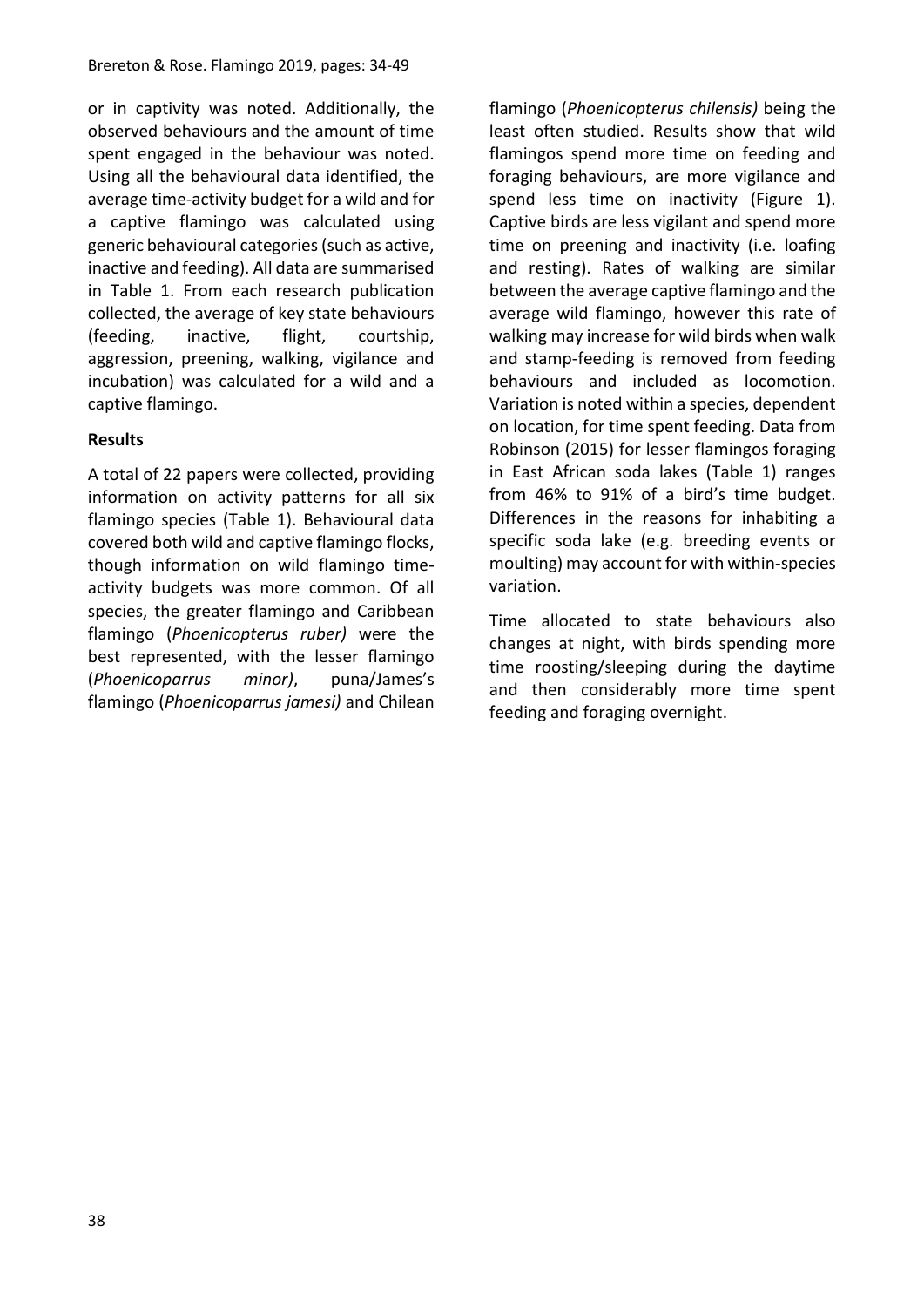| <b>Author</b>      | Year | Journal      | <b>Species</b> | System | Location              | <b>Observation</b> | <b>Notes</b> | <b>Behaviour</b>                               |
|--------------------|------|--------------|----------------|--------|-----------------------|--------------------|--------------|------------------------------------------------|
|                    |      |              |                |        |                       | type               |              |                                                |
| Britton et al.     | 1986 | Wildfowl     | Greater        | Wild   | Camargue              | Diurnal            |              | Feeding 15%                                    |
|                    |      |              | flamingo       |        |                       | Nocturnal          |              | Feeding 85%                                    |
| Espino-Barros      | 1989 | Condor       | Caribbean      | Wild   | Yucatan               | Diurnal            | Early        | Feeding 44.3%, Resting 11.5%, Flying 5%,       |
| & Baldassarre      |      |              | flamingo       |        |                       |                    | morning      | Walking 6.2%, Preening 19%, Courtship 3.3%,    |
|                    |      |              |                |        |                       |                    |              | Comfort 0.9%, Aggression 2.8%, Alert 1.4%,     |
|                    |      |              |                |        |                       |                    |              | Nest building 1.5%, Incubation 4.1%            |
|                    |      |              |                |        |                       |                    | Late         | Feeding 33.8%, Resting 20.1%, Flying 3.5%,     |
|                    |      |              |                |        |                       |                    | morning      | Walking 6.3%, Preening 20.8%, Courtship 3.2%,  |
|                    |      |              |                |        |                       |                    |              | Comfort 1.3%, Aggression 2.8%, Alert 1.9%,     |
|                    |      |              |                |        |                       |                    |              | Nest building 1.4%, Incubation 5%              |
|                    |      |              |                |        |                       |                    | Early        | Feeding 32.3%, Resting 18.6%, Flying 3.8%,     |
|                    |      |              |                |        |                       |                    | afternoon    | Walking 7.6%, Preening 21.5%, Courtship 2.7%,  |
|                    |      |              |                |        |                       |                    |              | Comfort 1.8%, Aggression 3.1%, Alert 2%, Nest  |
|                    |      |              |                |        |                       |                    |              | building 1.3%, Incubation 5.3%                 |
|                    |      |              |                |        |                       |                    | Late         | Feeding 35.7%, Resting 10.6%, Flying 6.6%,     |
|                    |      |              |                |        |                       |                    | afternoon    | Walking 9.1%, Preening 21.7%, Courtship 2.8%,  |
|                    |      |              |                |        |                       |                    |              | Comfort 2.3%, Aggression 3%, Alert 1.7%, Nest  |
|                    |      |              |                |        |                       |                    |              | building 1.7%, Incubation 4.9%                 |
| Bildstein et al.   | 1991 | Condor       | Caribbean      | Wild   | <b>Cuare National</b> | Diurnal            |              | Walking 10%, Walk-feeding 29%, Stamp-feeding   |
|                    |      |              | flamingo       |        | Wildlife Refuge       |                    |              | 15%, Inactive 38%, Preen 9%                    |
|                    |      |              |                |        | Venezuala             |                    |              |                                                |
| Schmitz &          | 1992 | Condor       | Caribbean      | Wild   | Yucatan               | Diurnal            |              | Feeding (head down) 59%, Resting 0.1%,         |
| Baldassarre        |      |              | flamingo       |        |                       |                    |              | Walking 3.2%, Preening 3.2%, Feeding (head up) |
|                    |      |              |                |        |                       |                    |              | 29.3%, Vigilance 2.1%, Aggression 2.3%         |
| Arengo &           | 1995 | Condor       | Caribbean      | Wild   | Yucatan               | Diurnal            |              | Walk-feeding 75%, Stamp-feeding 25%            |
| <b>Baldassarre</b> |      |              | flamingo       |        |                       |                    |              |                                                |
| Galicia &          | 1997 | Conservation | Caribbean      | Wild   | Yucatan               | Diurnal            |              | Stamp-feeding 31%, Resting 12%, Standing 10%,  |
| Baldassarre        |      | Biology      | flamingo       |        |                       |                    |              | Alert 2%, Walk-feeding 10%, Walking 7%         |

*Table 1: Time-activity budgets for state behaviours of wild and captive flamingos taken from published literature*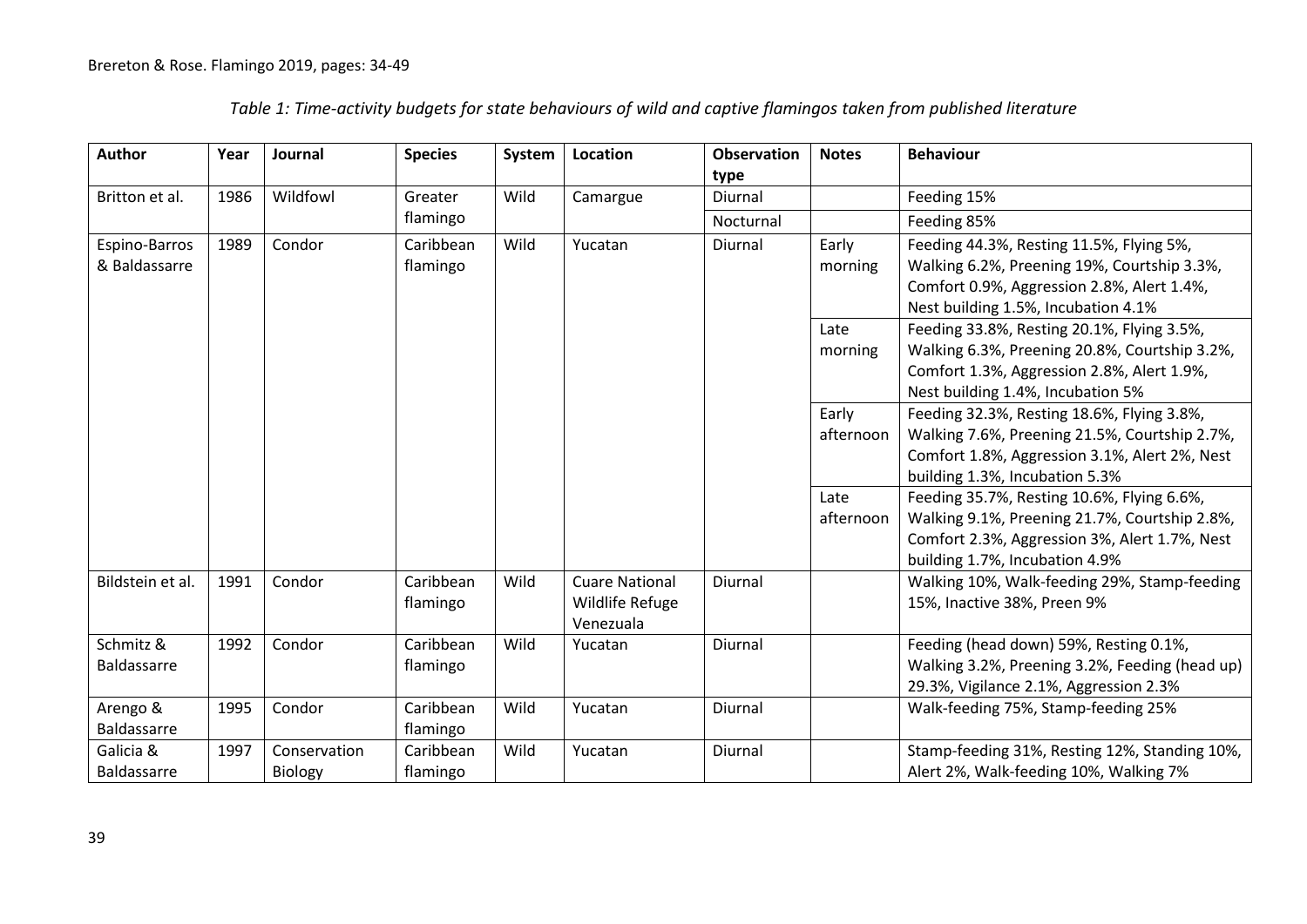| Author          | Year | Journal                | <b>Species</b> | System | Location         | <b>Observation</b> | <b>Notes</b> | <b>Behaviour</b>                               |
|-----------------|------|------------------------|----------------|--------|------------------|--------------------|--------------|------------------------------------------------|
|                 |      |                        |                |        |                  | type               |              |                                                |
| Herrera-        | 2001 | Yucatán a              | Caribbean      | Wild   | Yucatan          | Diurnal            |              | Feeding 16-65%, Preening 2-9%, Alert 1-24%,    |
| Silveira &      |      | Través de Los          | flamingo       |        |                  |                    |              | Locomotion 17-24%                              |
| Zaldivar-       |      | Siglos                 |                |        |                  |                    |              |                                                |
| Jimknez         |      |                        |                |        |                  |                    |              |                                                |
| Arengo &        | 2002 | Condor                 | Caribbean      | Wild   | Yucatan          | Diurnal            |              | Walk-feeding 7-73%, Stamp-feeding 14-67%       |
| Baldassarre     |      |                        | flamingo       |        |                  |                    |              |                                                |
| Derlindati      | 2008 | <b>Rufford Maurice</b> | Andean         | Wild   | Vilama           | Diurnal            |              | Resting 7%, Feeding 91%, Vigilance 1%, Other   |
|                 |      | Lang                   | flamingo       |        |                  |                    |              | 1%                                             |
|                 |      | Foundation             | James's        |        |                  |                    |              | Resting 3%, Feeding 91%, Vigilance 6%, Other   |
|                 |      |                        | flamingo       |        |                  |                    |              | 0%                                             |
|                 |      |                        | Andean         | Wild   | Melincue         | Diurnal            |              | Resting 32%, Feeding 57%, Vigilance 1%, Other  |
|                 |      |                        | flamingo       |        |                  |                    |              | 10%                                            |
| Mawhinney       | 2008 | Physis                 | Caribbean      | Wild   | Antilles         | Diurnal            |              | "Grubbing" 39%, Skimming 24%, Seizing 17%,     |
|                 |      |                        | flamingo       |        |                  |                    |              | Stabbing 9%, Searching 8%, Walking 2%          |
| Bouaguel et al. | 2013 | Annals of              | Greater        | Wild   | Algeria          | Diurnal            | Winter       | Resting 3.04%, Preening 6.25%, Feeding 70.71%, |
|                 |      | Biological             | flamingo       |        |                  |                    | morning      | Locomotion 17.96%, Flight 2.08%, Courtship     |
|                 |      | Research               |                |        |                  |                    |              | 0.96%,                                         |
|                 |      |                        |                |        |                  |                    | Winter       | Resting 0.33%, Preening 3.5%, Feeding 73.67%,  |
|                 |      |                        |                |        |                  |                    | afternoon    | Locomotion 9.75%, Flight 11.04%, Courtship     |
|                 |      |                        |                |        |                  |                    |              | 1.71%,                                         |
|                 |      |                        |                |        |                  |                    | Summer       | Resting 1.67%, Preening 4%, Feeding 74.92%,    |
|                 |      |                        |                |        |                  |                    | morning      | Locomotion 15.75%, Flight 1.29%, Courtship     |
|                 |      |                        |                |        |                  |                    |              | 2.38%,                                         |
|                 |      |                        |                |        |                  |                    | Summer       | Resting 0%, Preening 2.21%, Feeding 74.54%,    |
|                 |      |                        |                |        |                  |                    | afternoon    | Locomotion 5.83%, Flight 6.29%, Courtship      |
|                 |      |                        |                |        |                  |                    |              | 4.25%,                                         |
| Derlindati et   | 2014 | Ornitologia            | Andean         | Wild   | Laguna de Vilama | Diurnal            |              | Preening 21%, Walk-feeding 73%, Stamp-         |
| al.             |      | Neotropical            | flamingo       |        | and Laguna       |                    |              | feeding 4%                                     |
|                 |      |                        |                |        | Melincue         |                    |              |                                                |
|                 |      |                        |                |        | Laguna Melincue  |                    |              | Preening 19%, Stamp-feeding 31%, Walk-         |
|                 |      |                        |                |        |                  |                    |              | feeding 20%, Resting 14%, Walking 7%           |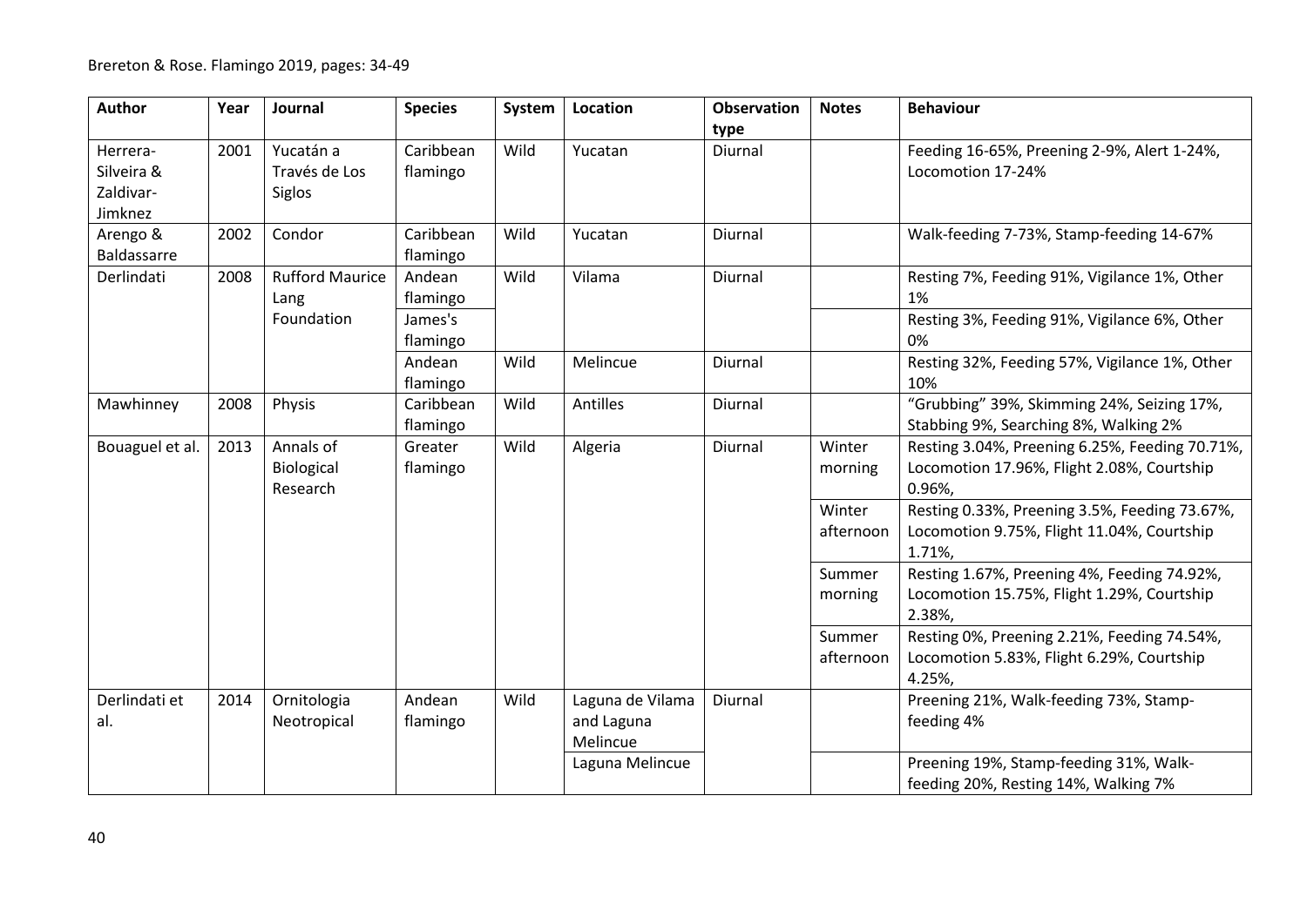| Author              | Year | Journal          | <b>Species</b>      | System | Location        | <b>Observation</b> | <b>Notes</b> | <b>Behaviour</b>                                          |
|---------------------|------|------------------|---------------------|--------|-----------------|--------------------|--------------|-----------------------------------------------------------|
|                     |      |                  |                     |        |                 | type               |              |                                                           |
| Kumssa &            | 2014 | International    | Lesser              | Wild   | Ethiopia        | Diurnal            |              | Feeding 68%, Moving 6%, Resting 9%, Preening              |
| <b>Bekele</b>       |      | Journal of       | flamingo            |        |                 |                    |              | 10%, Vigilance 6%                                         |
|                     |      | Biodiversity     |                     |        |                 |                    |              |                                                           |
| Robinson            | 2015 | Thesis           | Lesser<br>flamingo  | Wild   | Bogoria North   | Diurnal            |              | Feeding 46%                                               |
|                     |      |                  |                     |        | Bogoria Central |                    |              | Feeding 67%                                               |
|                     |      |                  |                     |        | Bogoria South   |                    |              | Feeding 42%                                               |
|                     |      |                  |                     |        | Nakuru Njoro    |                    |              | Feeding 68%                                               |
|                     |      |                  |                     |        | River           |                    |              |                                                           |
|                     |      |                  |                     |        | Nakuru Lake     |                    |              | Feeding 74%                                               |
|                     |      |                  |                     |        | Elementaita     |                    |              | Feeding 91%                                               |
|                     |      |                  |                     |        | Oloiden Public  |                    |              | Feeding 60%                                               |
|                     |      |                  |                     |        | Sonachi         |                    |              | Feeding 76%                                               |
|                     |      |                  |                     |        | Natron South    |                    |              | Feeding 78%                                               |
| Bensaci et al.      | 2015 | International    | Greater             | Wild   | Algeria         | Diurnal            | Oued         | Feeding 66.29%, Sleeping 10.79%, Flying 2.31%,            |
|                     |      | Journal of       | flamingo            |        |                 |                    | Righ         | Walking 6.19%, Courtship 2.52%, Aggression                |
|                     |      | Biological,      |                     |        |                 |                    | Valley       | 2.81%, Preening 4.89%,                                    |
|                     |      | Biomolecular,    |                     |        |                 |                    | Central      | Feeding 69.09%, Sleeping 8.22%, Flying 2.06%,             |
|                     |      | Agricultural,    |                     |        |                 |                    | Hauts        | Walking 12.28%, Courtship 1.73%, Aggression               |
|                     |      | Food and         |                     |        |                 |                    | Plateau      | 2.48%, Preening 4.12%,                                    |
|                     |      | Biotechnological |                     |        |                 |                    |              |                                                           |
|                     |      | Engineering      |                     |        |                 |                    |              |                                                           |
| Naz et al.          | 2017 | Environmental    | Greater             | Wild   | Uchalli Lake,   | Diurnal            |              | Feeding 51%, Resting 10.9%, Flight 10%,                   |
|                     |      | Science and      | flamingo            |        | Punjab          |                    |              | Walking 10.9%, Preening 3.6%, Aggression 2.6%,            |
|                     |      | Pollution        |                     |        |                 |                    |              | Alert 8.3%                                                |
|                     |      | Research         |                     |        |                 |                    |              |                                                           |
| Boukhriss et<br>al. | 2007 | Ostrich          | Greater<br>flamingo | Wild   | Gulf of Gabés   | <b>Diurnal</b>     |              | Feeding 20%, Sleeping 30%, Cleaning 15%,<br>Vigilance 20% |
| Boukhriss et        | 2007 | Ethology         | Greater             | Wild   | Gulf of Gabés   | Nocturnal          |              | Feeding 45%, Vigilance 16%, Looking for food              |
| al.                 |      |                  | flamingo            |        |                 |                    |              | 2%, Preening 9%, Roosting 18%                             |
|                     |      |                  |                     |        |                 |                    |              |                                                           |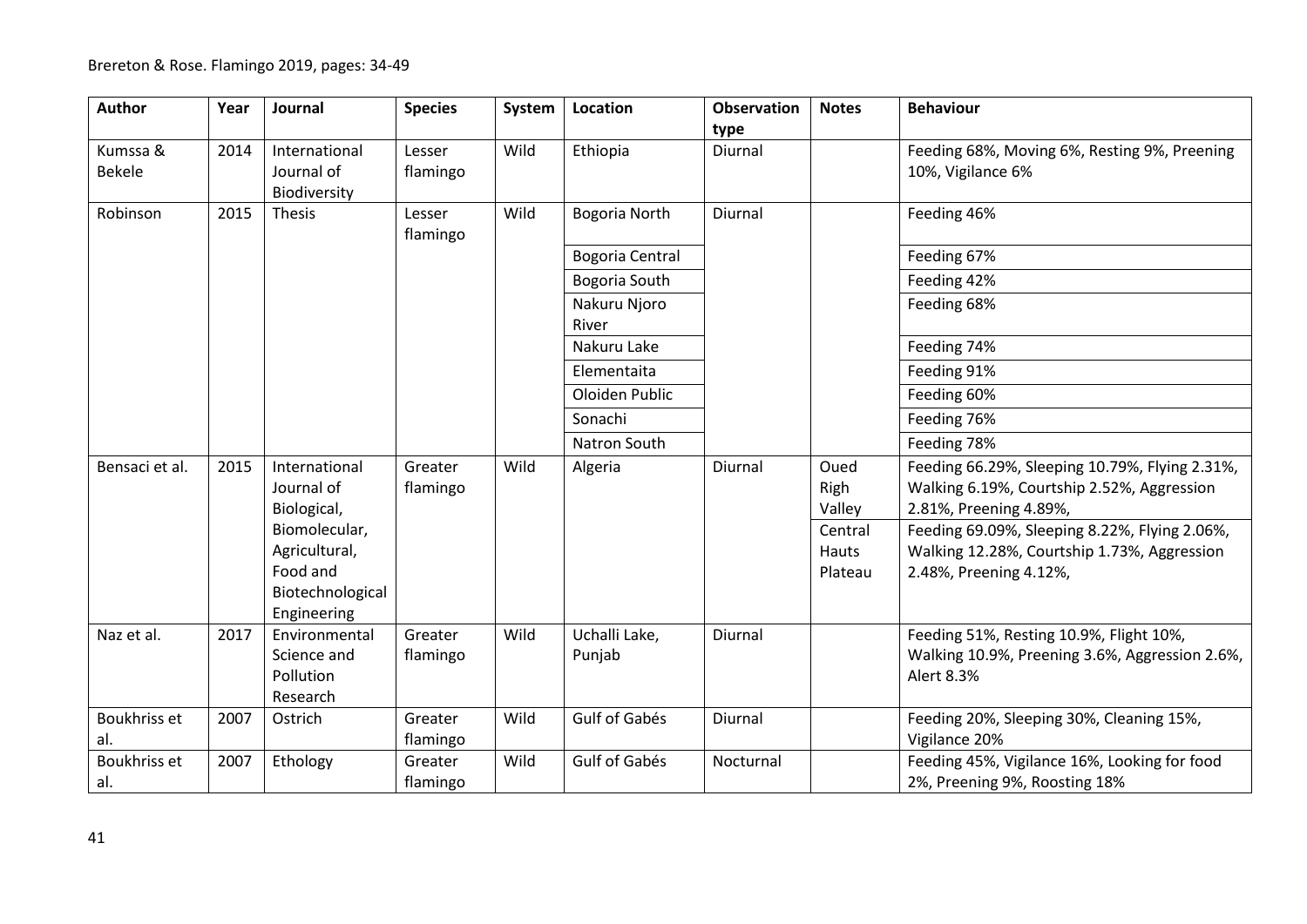| Author                             | Year | Journal                                       | <b>Species</b>        | System  | Location                      | <b>Observation</b> | <b>Notes</b>    | <b>Behaviour</b>                                                                                                                 |
|------------------------------------|------|-----------------------------------------------|-----------------------|---------|-------------------------------|--------------------|-----------------|----------------------------------------------------------------------------------------------------------------------------------|
| O'Connell-<br>Rodwell &<br>Rodwell | 2004 | <b>Bird</b><br>Conservation<br>International  | Caribbean<br>flamingo | Captive | Guana island                  | type<br>Diurnal    |                 | Feeding 55-68%, Resting 15-27%, Preening 8-<br>11%, Head-flagging 1.8%, Reproductive 1.8%                                        |
| George et al.                      | 2013 | <b>Bristol Zoo</b><br>Poster                  | Greater<br>flamingo   | Captive | <b>Bristol Zoo</b><br>Gardens | Diurnal            |                 | Active 48%, Inactive 33%, Breeding 3%,<br>Aggressive 1%                                                                          |
| Finlay et al.                      | 2017 | Dissertation                                  | Caribbean<br>flamingo | Captive | Zoo de Granby                 | Diurnal            | Morning         | Resting 16%, Preening 11%, Foraging 8%,<br>Locomotion 3%, Vigilance 1%                                                           |
|                                    |      |                                               |                       |         |                               |                    | Afternoon       | Resting 13%, Preening 12%, Foraging 10%,<br>Locomotion 3%, Vigilance 1%                                                          |
| Brereton et al.                    | 2018 | Flamingo                                      | Greater<br>flamingo   | Captive | ZSL London Zoo                | Diurnal            | <b>Breeding</b> | Loafing 32%, Incubating 16%, Resting 24%,<br>Vigilance 2%, Preening 8%, Locomotion 4%,<br>Foraging 8%, Aggression 1%, Display 1% |
| Rose et al.                        | 2018 | <b>Applied Animal</b><br>Behaviour<br>Science | Greater<br>flamingo   | Captive | WWT Slimbridge                | Diurnal            |                 | Active 48%, Inactive 52%                                                                                                         |
|                                    |      |                                               | Caribbean<br>flamingo |         |                               |                    |                 | Active 52%, Inactive 48%                                                                                                         |
|                                    |      |                                               | Chilean<br>flamingo   |         |                               |                    |                 | Active 43%, Inactive 57%                                                                                                         |
|                                    |      |                                               | Andean<br>flamingo    |         |                               |                    |                 | Active 45%, Inactive 55%                                                                                                         |
|                                    |      |                                               | Lesser<br>flamingo    |         |                               |                    |                 | Active 41%, Inactive 59%                                                                                                         |
| Rose et al.                        | 2018 | Zoo Biology                                   | Greater<br>flamingo   | Captive | <b>WWT Slimbridge</b>         | Diurnal            |                 | Inactive 30%, Locomotion 36%, Foraging 29%,<br>Display/Nest 5%                                                                   |
|                                    |      |                                               |                       |         |                               | Nocturnal          |                 | Inactive 33%, Locomotion 36%, Foraging 28%,<br>Display/Nest 3%                                                                   |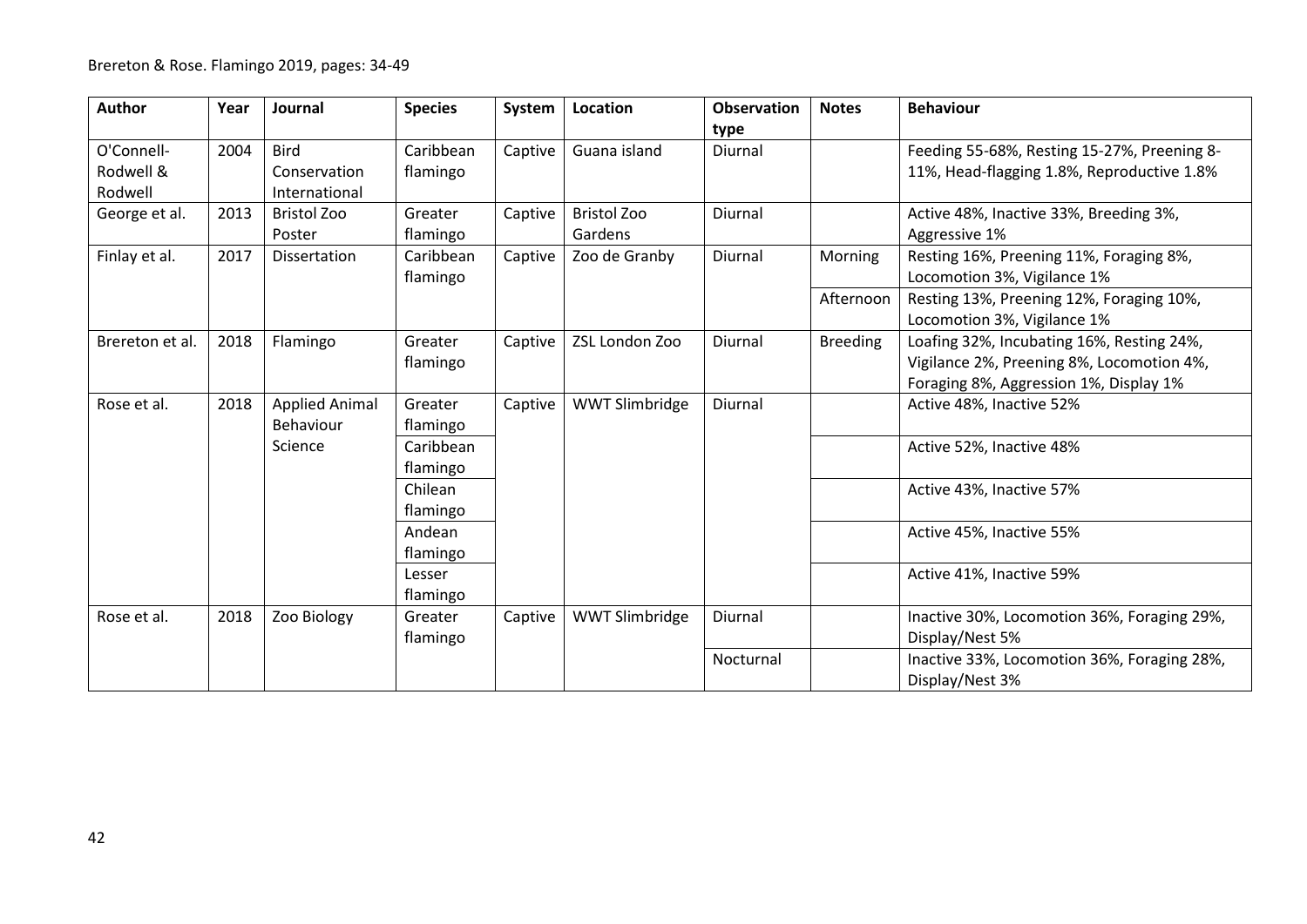

*Figure 1: A comparison of the time-activity budget of a wild flamingo compared to a captive flamingo using data averaged (+ standard deviation) from the information presented in Table 1.*

#### **Discussion**

#### *Interpreting activity budgets*

Across flamingo species, several behaviours appeared to stand out regarding their frequency of occurrence in published work: Resting, locomotion and preening often featured in activity budgets (though specific times were variable). Feeding behaviours were very well represented, and two forms (stamp feeding and walk feeding) were a regular feature for both wild and captive individuals. Vigilance /alertness also appeared on most flamingo activity budgets, although again the actual amount of time varied between studies.

There was great variation in the representation of key state behaviours per paper. Feeding and foraging ranged between 20% and 100% of selected time-activity budgets. This variation may be attributed to a wide range of methodological, environmental and demographic differences between flocks, in addition to species differences. To investigate this variation further, several studies collected data on multiple flocks for comparison (Bensaci et al., 2015; Derlindati et al., 2014; Rose et al., 2018a). For these studies, the methods were standardised across all flocks, thus reducing the confounding methodological effects. Between flocks of the same species, Derlindati et al. (2014) found differences in feeding strategies employed (stamp-feeding versus walkfeeding). Similarly, Bensaci et al. (2015) identified diversity in the prevalence of aggression and flight in the flocks of greater flamingos studied. Flamingo time-activity budgets are clearly heavily influenced, within species, by the habitat the birds are within.

Even amongst the same flock, the season and time of day appears to have a profound effect on flamingo behaviour. For example, the prevalence of preening, courtship and flight vary considerably with the time of day (Bouaguel et al., 2013); during the spring and summer, prevalence of courtship behaviours dramatically increased, impacting the overall prevalence of resting and preening. Similar findings have been attributed to captive birds: Greater flamingos, studied overnight use different resources (i.e. exhibit areas)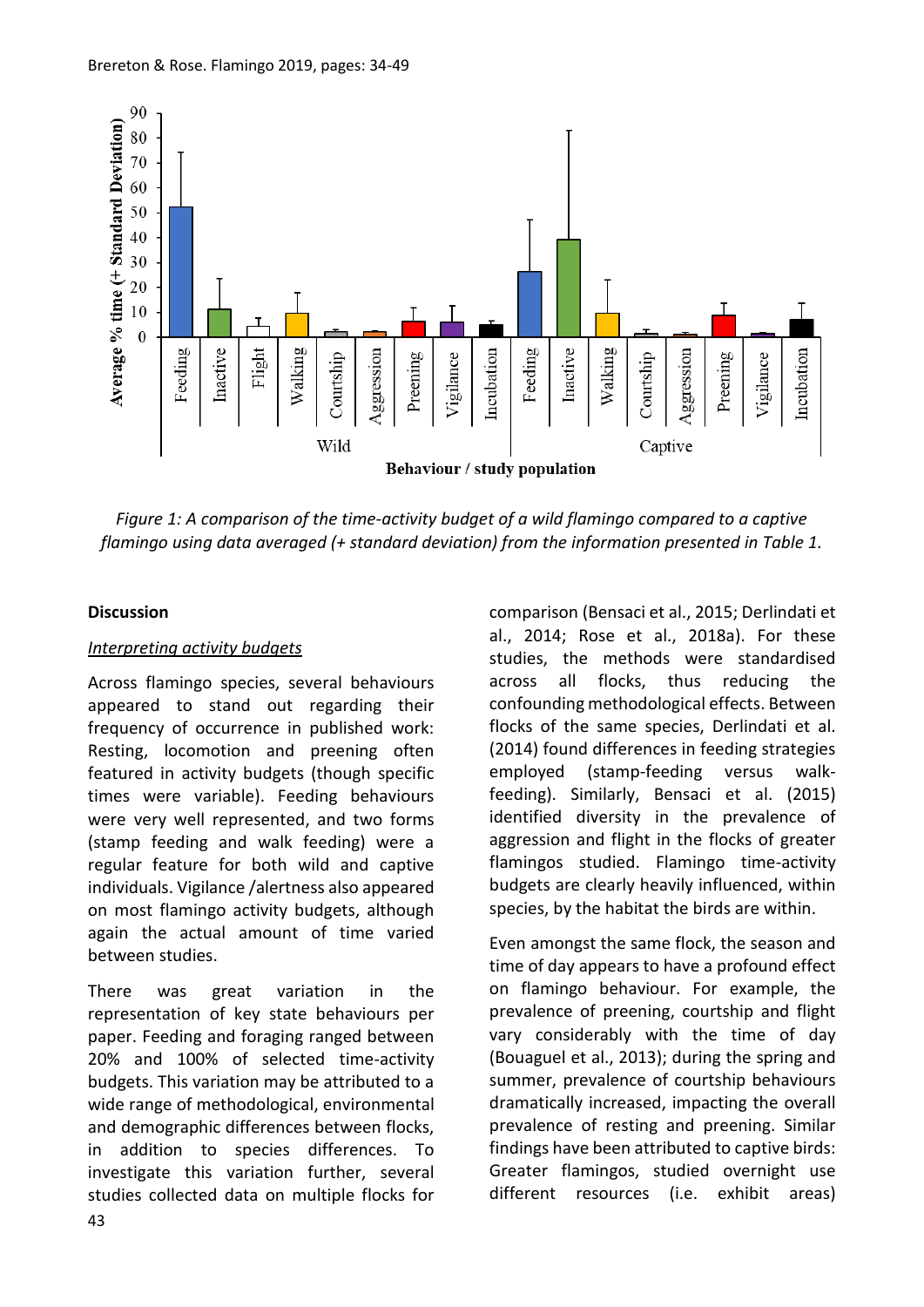compared to during the day (Rose et al., 2018b). Whilst some researchers included night-time observations in their studies (Beauchamp & McNeil, 2003), a majority of studies covered only diurnal observations. To improve the overall quality and reliability of these behavioural data, researchers should consider observing flamingo behaviour across the full 24-hour cycle, so that the time for the performance of key behaviours is not neglected.

While some of the variation in activity patterns is likely due to methodological differences, these data do suggest that flamingos show a level of behavioural flexibility, allowing them to modify their actions to best suit their current situation. Beauchamp and McNeil (2003) identified that greater flamingos engaged in more bouts of vigilance when they were foraging in smaller flocks and flamingos may change their foraging strategy to best suit their environment (Derlindati et al., 2014). Some species of flamingo (i.e. more generalist feeders) have an ability to adapt to some degree of environmental change, providing that this is within the bird's preferred habitat choice.

# *Wild versus captive flocks*

Overall, there are several key differences in the activity patterns of wild and captive flamingos. Time spent feeding/foraging is considerably lower than those reported for wild birds. This may be a direct result of the captive environment, in which highlynutritious, high calorific food is provided on a predictable schedule (Rose et al., 2016). This may lead birds to reach their daily energetic requirement more quickly than they would in the wild, resulting in a reduction in foraging time as this is un-needed. Higher levels of inactivity in captive flamingos (Figure 1) may therefore be explained by this too.

Researchers of wild birds may also be focussing on birds when they are foraging, thus leading to inflated values for feedingrelated behaviours. Foraging behaviour is a topic of particular interest for researchers of wild flamingos, so timing of observations and observation techniques may be specialised toward this (Mawhinney, 2008). Of particular note, a greater proportion of nocturnal studies have been undertaken in wild, rather than captive flocks, and foraging activity is specifically mentioned in these published works. For example, one paper specifically related flamingo nocturnal activity to the presence of their preferred foodstuff Artemia (Britton et al., 1986). Even in the wild studies that focussed on behaviour in general, high values for feeding behaviour were still recorded. As such, we can reliably say that captive flamingos appear to be spending a lower proportion of their daily time-activity budget engaged in feeding behaviour.

Locomotory behaviour also appears to be considerably lower for captive flocks, with a lower proportion of captive time-activity budgets being spent on this activity. Flight is generally absent in captive flocks, but this is to be expected as flamingos are generally flight restrained in some form. And even when housed in aviaries, it is unlikely that birds will fly in the same way and for the same time as those that are free-living. Wild flamingos generally use flight for travelling between feeding and foraging areas (Krienitz et al., 2016; Parasharya et al., 2015; Pennycuick & Bartholomew, 1973) so quality space for terrestrial behaviours may be more important to them in captive settings. However, this aspect of captive management needs investigation. Currently, there are also limited data to identify whether flight restraint has a large impact on flamingo welfare (George et al., 2013), although some data suggests there may be a negative impact on fertility (King & Bračko, 2014).

Research shows that aggression levels were on, average, higher for wild flocks, suggesting that some aspect of aggression may be a natural part of their social communication. However, the fact that wild flocks appear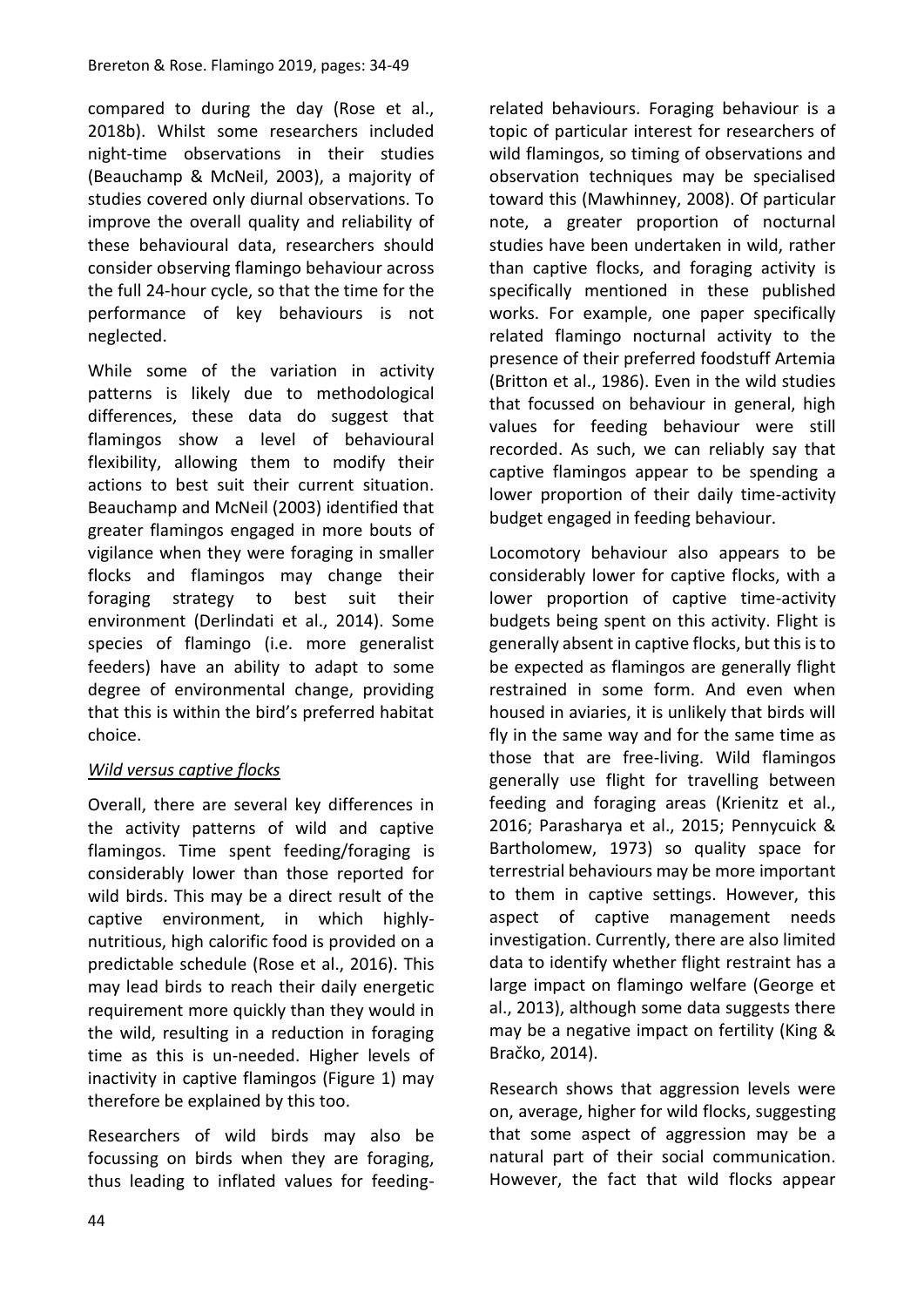more active and the times of year that flamingos were observed (e.g. during the breeding season) may account for this potential increase. It is the context of aggression for captive flamingos that is important (Soole, 2016, 2017), which must be considered if aggression is deemed an indicator of impoverished welfare (Espino-Barros & Baldassarre, 1989).

The prevalence of vigilance was lower in captive flocks on average. In theory, vigilance behaviour may become unnecessary in a captive environment as the presence of predators is much reduced to eliminated. Captive flamingos may also habituate to the presence of human visitors (Rose et al., 2018a), whose presence they cannot avoid, whereas human presence around wild flamingo is noted to cause increases in vigilance and more time being alert (Yosef, 2000). Vigilance is still a feature of timeactivity budgets for captive flocks, albeit at a lower prevalence than for wild birds, suggesting that some captive flocks may feel less threatened than their wild conspecifics within the environment provided for them. "Clumping" or tight grouping of flamingos together within an enclosure is a potential indictor of a flock unsettled within its exhibit (King, 2008; Rose et al., 2014), therefore further investigations into the amount of vigilance performed by captive flocks and the context of its performance would provide more information on flamingo welfare states.

# *Future directions*

Currently, there appears to be greater behavioural research output on only a few flamingo species- greater and Caribbean flamingos appear to have received more research attention. These two species are also well-represented in captive collections (King & Bračko, 2014). However, it should be noted that the greater and Caribbean flamingos are both listed as "Least Concern" on the IUCN Red List (BirdLife International, 2016e, 2017). The remaining four species appear as "Near Threatened" or "Vulnerable" (BirdLife International, 2016a, 2016b, 2016c, 2016d), and can breed less reliably in captivity (King & Bračko, 2014; Rose, 2018). To better understand the behavioural ecology of all species, and to provide further evidence for captive care, a greater research focus on the behaviour and activity patterns of lesser, Andean, James' and Chilean flamingos would be helpful.

Many previous studies have also focused in on particular aspects of flamingo behaviour and biology, meaning that researchers select observation times or methodologies that allow them to optimise their investigations of one particular behaviour. To develop a clear understanding of the "normal" time-activity budgets of these birds, research methods should record behaviour across day and night. This would enable the development of timeactivity budgets that would be more comparable between flocks or species as a complete picture of the flamingo's 24-hour cycle is provided, helping to drive questions regarding the effects of flock size, sociality or predation risk on flamingo behaviour.

While many aspects of flamingo ecology and behaviour are well studied, several aspects of their biology and husbandry require further focus. For example, triggers of breeding in wild flocks would benefit from further research (Derlindati et al., 2014). Flamingo behaviour is shaped by their intensely gregarious nature, and this evolutionary influence over their time-activity patterns is also worth of further scrutiny. For example, flamingos perform a range of signalling behaviours including head flagging and wing salutes to initiate group courtship display (Studer-Thiersch, 2000). Cooperative foraging strategies, such as stamp-feeding in small groups, can also be observed (Studer-Thiersch, 2000). The influence of number of birds in a captive flock on successful reproductive outcomes is well documented (Pickering et al., 1992); future research should focus on the effects of the social group on these other key state behaviours whose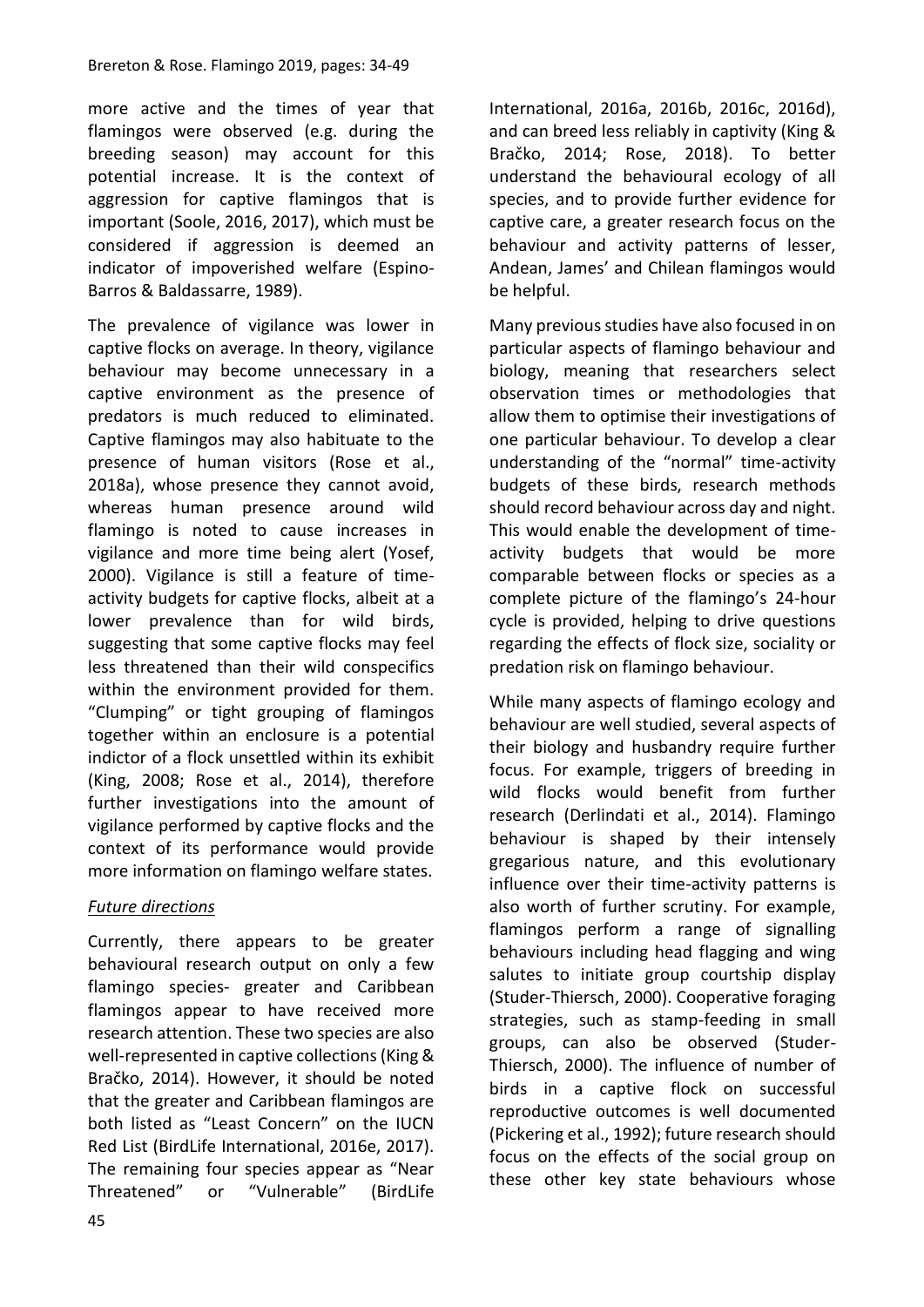performance may have important welfare benefits.

### **Conclusions**

Our investigation into the literature has identified variation in the time-activity budgets of wild flamingos. While some of this variation is likely to be a result of differences in study methodology, these findings do highlight the behavioural flexibility of flamingos. We key differences in time spent feeding and being inactive between wild and captive flamingos, with is worthy of further investigation. The variation in data on activity patterns across captive flocks suggests that some captive flamingos may be able to satisfy most of their behavioural needs in a welldesigned captive environment. Further nocturnal research would have value in determining whether both populations act similarly across a whole 24-hour cycle. Flamingos are noted to behaviour differently depending on the time of day and they alter behaviour alongside of flock size, environmental parameters, and predation risk. This flexibility may be relevant to the more general flamingo species (greater and Caribbean for example) in identifying and moving into more suitable habitats. Studies of wild birds can provide a benchmark for behaviour patterns that zoo researchers can use when assessing the welfare of their captive flocks. However, not all aspects of wild behaviour can be indicative of good welfarehigh vigilance scores, for example, are linked to disturbance or predation risk for wild birds, so the context of wild behaviours used for comparison is key.

### **References**

Amat, J. A., Rendón, M. A., Garrido-Fernandez, J., Garrido, A., Rendón-Martos, M. & Perez-Galvez, A. (2011). Greater flamingos Phoenicopterus roseus use uropygial secretions as make-up. *Behavioral Ecology and Sociobiology, 65*(4), 665-673.

Arengo, F. & Baldassarre, G. A. (2002). Patch choice and foraging behavior of non-breeding American flamingos in Yucatán, Mexico. *The Condor, 104*(2), 452-457.

Beauchamp, G. (2006). Nonrandom patterns of vigilance in flocks of the greater flamingo, Phoenicopterus ruber ruber. *Animal Behaviour, 71*(3), 593-598.

Beauchamp, G. & McNeil, R. (2003). Vigilance in greater flamingos foraging at night. *Ethology, 109*(6), 511-520.

Beauchamp, G. & McNeil, R. (2004). Levels of vigilance track changes in flock size in the greater flamingo (Phoenicopterus ruber ruber). *Ornitologia Neotropical, 15*(3), 407- 411.

Bensaci, E., Saheb, M., Nouidjem, Y., Zoubiri, A., Bouzegag, A. & Houhamdi, M. (2015). Status, habitat use, and behaviour of wintering greater flamingos Phoenicopterus roseus in semi-arid and Saharan wetlands of Algeria. *International Journal of Biological, Biomolecular, Agricultural, Food and Biotechnological Engineering, 9*(3), 350-355.

Bildstein, K. L., Frederick, P. C. & Spalding, M. G. (1991). Feeding patterns and aggressive behavior in juvenile and adult American flamingos. *The Condor, 93*(4), 916-925.

Bildstein, K. L., Golden, C. B., McCraith, B. J., Bohmke, B. W. & Seibels, R. E. (1993). Feeding behavior, aggression, and the conservation biology of flamingos: Integrating studies of captive and freeranging birds. *American Zoologist, 33*(2), 117- 125.

BirdLife International. (2016a). Phoeniconaias minor.

[http://dx.doi.org/10.2305/IUCN.UK.2016-](http://dx.doi.org/10.2305/IUCN.UK.2016-3.RLTS.T22697369A93611130.en) [3.RLTS.T22697369A93611130.en.](http://dx.doi.org/10.2305/IUCN.UK.2016-3.RLTS.T22697369A93611130.en)

BirdLife International. (2016b). Phoenicoparrus andinus. [http://dx.doi.org/10.2305/IUCN.UK.2016-](http://dx.doi.org/10.2305/IUCN.UK.2016-3.RLTS.T22697387A93611749.en) [3.RLTS.T22697387A93611749.en](http://dx.doi.org/10.2305/IUCN.UK.2016-3.RLTS.T22697387A93611749.en)

BirdLife International. (2016c). Phoenicoparrus jamesi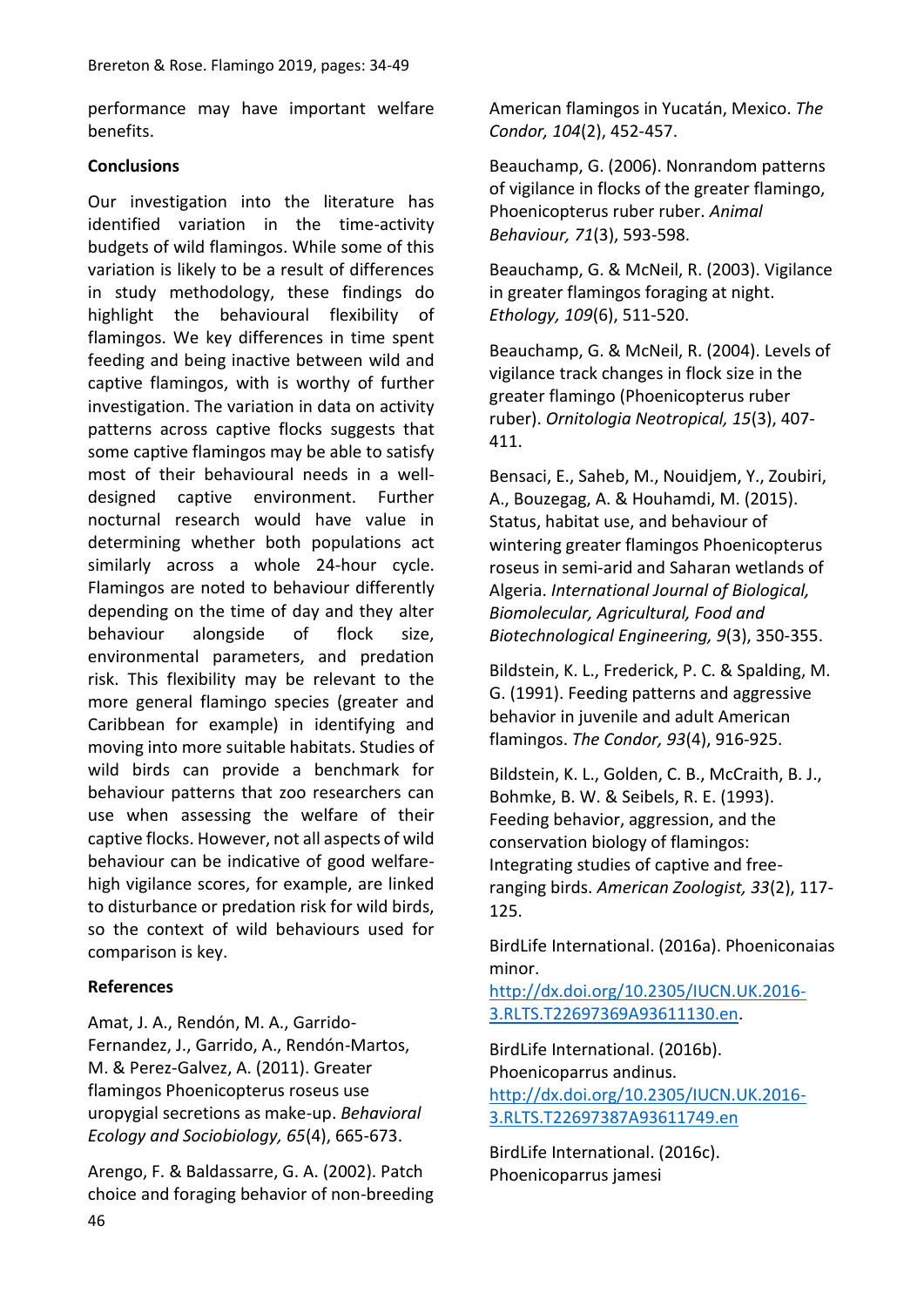## [http://dx.doi.org/10.2305/IUCN.UK.2016-](http://dx.doi.org/10.2305/IUCN.UK.2016-3.RLTS.T22697398A93612106.en) [3.RLTS.T22697398A93612106.en](http://dx.doi.org/10.2305/IUCN.UK.2016-3.RLTS.T22697398A93612106.en)

BirdLife International. (2016d). Phoenicopterus chilensis [http://dx.doi.org/10.2305/IUCN.UK.2016-](http://dx.doi.org/10.2305/IUCN.UK.2016-3.RLTS.T22697365A93610811.en) [3.RLTS.T22697365A93610811.en.](http://dx.doi.org/10.2305/IUCN.UK.2016-3.RLTS.T22697365A93610811.en)

BirdLife International. (2016e). Phoenicopterus ruber [http://dx.doi.org/10.2305/IUCN.UK.2016-](http://dx.doi.org/10.2305/IUCN.UK.2016-3.RLTS.T22729706A95020920.en) [3.RLTS.T22729706A95020920.en.](http://dx.doi.org/10.2305/IUCN.UK.2016-3.RLTS.T22729706A95020920.en)

BirdLife International. (2017). Phoenicopterus roseus (amended version of assessment) [http://dx.doi.org/10.2305/IUCN.UK.2017-](http://dx.doi.org/10.2305/IUCN.UK.2017-3.RLTS.T22697360A119273745.en) [3.RLTS.T22697360A119273745.en.](http://dx.doi.org/10.2305/IUCN.UK.2017-3.RLTS.T22697360A119273745.en)

Bouaguel, L., Saheb, M., Bensaci, E., Bougoudjil, S., Bouslama, Z. & Houhamdi, M. (2013). Status and diurnal behavior of the greater flamingo Phoenicopterus roseus in Algerian eastern high plains. *Annals of Biological Research, 4*(8), 232-237.

Bouchard, L. & Anderson, M. (2011). Caribbean Flamingo resting behavior and the influence of weather variables. *Journal of Ornithology, 152*(2), 307-312.

Boukhriss, J., Selmi, S., Bechet, A. & Nouira, S. (2007a). Vigilance in greater flamingos wintering in Southern Tunisia: age dependent flock size effect. *Ethology, 113*(4), 377-385.

Boukhriss, J., Selmi, S. & Nouira, S. (2007b). Time allocation and vigilance behaviour of greater flamingos (Phoenicopterus roseus) wintering in the Gulf of Gabès, Tunisia. *Ostrich, 78*(2), 459-461.

Brereton, J. E., Gardner, L. & Rose, P. E. (2018). Does flock size affect greater flamingo sociality and vigilance in captive collections? *Flamingo, e1*, 9-17.

Britton, R. H., de Groot, E. & Johnson, A. R. (1986). The daily cycle of feeding activity of the greater flamingo in relation to the dispersion of the prey Artemia. *Wildfowl, 37*, 151-155.

CBSG. (2015). The One Plan Approach to conservation. [http://www.cbsg.org/our](http://www.cbsg.org/our-approach/one-plan-approach-conservation)[approach/one-plan-approach-conservation](http://www.cbsg.org/our-approach/one-plan-approach-conservation)

Conde, D. A., Colchero, F., Gusset, M., Pearce-Kelly, P., Byers, O., Flesness, N., Browne, R. K. & Jones, O. R. (2013). Zoos through the lens of the IUCN Red List: a global metapopulation approach to support conservation breeding programs. *PLoS One, 8*(12), e80311.

del Hoyo, J. (1992). Family Phoenicopteridae (Flamingos). In J. del Hoyo, A. Elliot, & J. Sargatal (Eds.), *Handbook of the Birds of the World* (Vol. 1, pp. 696). Barcelona, Spain: Lynx Edicions.

Derlindati, E. J., Romano, M. C., Cruz, N. N., Barisón, C., Arengo, F. & Barberis, I. M. (2014). Seasonal activity patterns and abundance of Andean flamingo (Phoenicoparrus andinus) at two contrasting wetlands in Argentina. *Ornitologia Neotropical, 25*, 317-331.

Espino-Barros, R. & Baldassarre, G. A. (1989). Activity and habitat-use patterns of breeding Caribbean flamingos in Yucatan, Mexico. *The Condor, 91*(3), 585-591.

Galicia, E. & Baldassarre, G. A. (1997). Effects of motorized tourboats on the behavior of nonbreeding American flamingos in Yucatan, Mexico. *Conservation Biology, 11*(5), 1159- 1165.

George, A. J., Dow, S., Croft, D. P. & Rose, P. E. (2013). *Investigating the behaviour and welfare of captive flamingos*. Paper presented at the 6th Annual Bristol Conservation and Science Foundation Symposium, Clifton, Bristol, UK.

Gihwala, K. N., Pillay, D. & Varughese, M. (2017). Differential impacts of foraging plasticity by greater flamingo Phoenicopterus roseus on intertidal soft sediments. *Marine Ecology Progress Series, 569*, 227-242.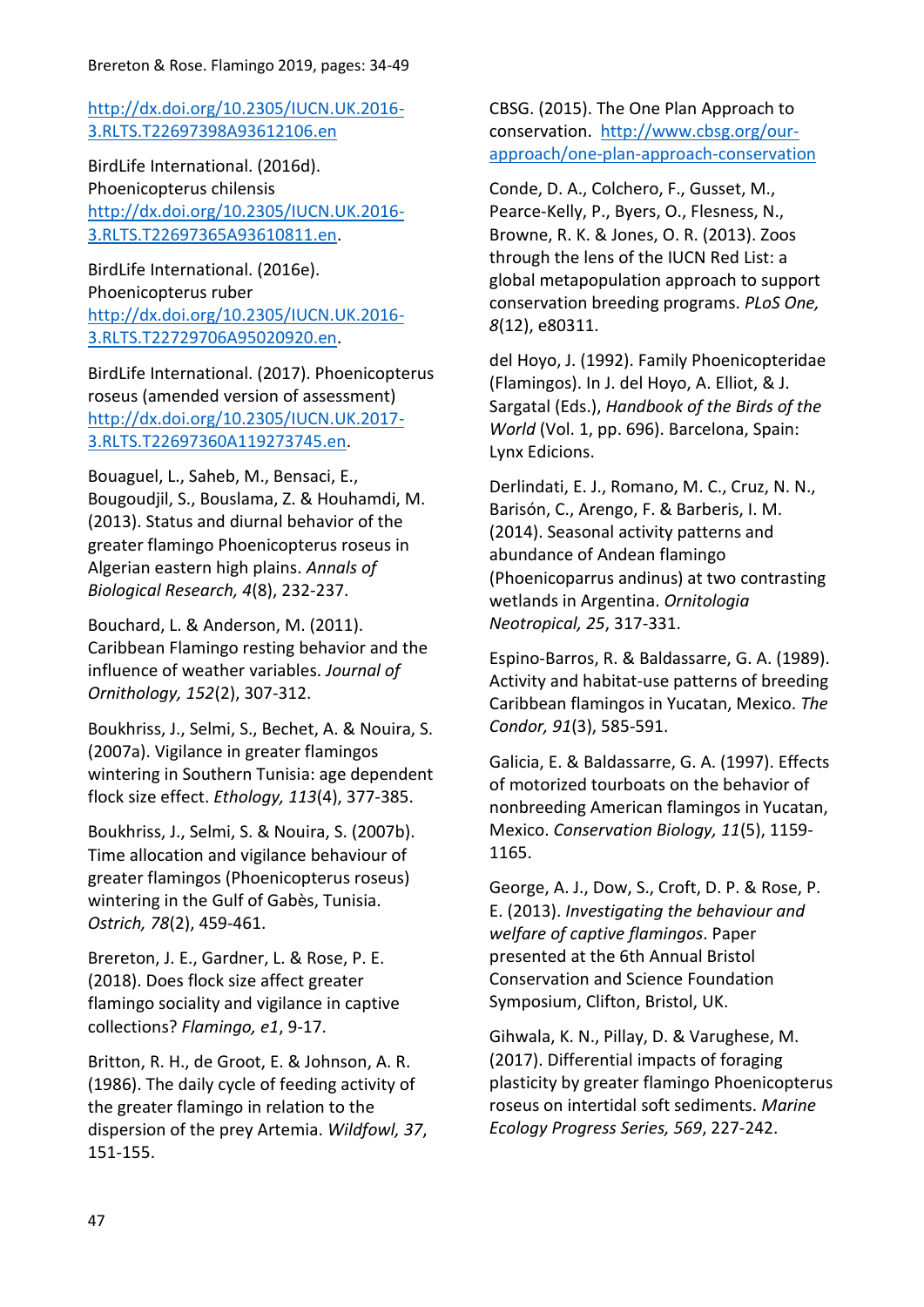Greene, T. & King, C. E. (2005). Captive flamingos, what do they need? *EAZA News, 52*, 13-15.

Howell, C. P. & Cheyne, S. M. (2018). Complexities of using wild versus captive activity budget comparisons for assessing captive primate welfare. *Journal of Applied Animal Welfare Science, https://doi.org/10.1080/10888705.2018.150 0286*.

Hughes, A. L., Raynes, A., Driscoll, C. & Babler, J. (2013). Behavioral correlates of post-breeding weight change in a captive flock of American flamingos (Phoenicopterus ruber ruber). *Zoo Biology, 32*(2), 204-209.

King, C. E. (2008). A hypothetical husbandry point system for breeding flamingos in captivity. *Flamingo; bulletin of the Flamingo Specialist Group, 16*, 57-61.

King, C. E. & Bračko, A. (2014). Nineteen years of management for Phoenicopteriformes in European Association of Zoos and Aquaria institutions: The Fabulous Flamingo Surveys and strategies to increase reproduction in captivity. *International Zoo Yearbook, 48*(1), 184-198.

Krienitz, L., Mähnert, B. & Schagerl, M. (2016). Lesser flamingo as a central element of the East African avifauna. In M. Schagerl (Ed.), *Soda lakes of East Africa* (pp. 259-284). Cham, Switzerland: Springer International Publishing.

Mawhinney, J. (2008). Flamingo (Phoenicopterus ruber ruber) distribution and feeding behavior in relation to salinity levels on Bonaire, Netherland Antilles. *Physis, 3*, 1-5.

McNeil, R., Drapeau, P. & Goss‐Custard, J. D. (1992). The occurrence and adaptive significance of nocturnal habits in waterfowl. *Biological Reviews, 67*(4), 381-419.

McNeil, R., Drapeau, P. & Pierotti, R. (1993). Nocturnality in colonial waterbirds: Occurrence, special adaptations, and

suspected benefits. In D. M. Power (Ed.), *Current Ornithology* (pp. 187-246). Boston, MA: Springer US.

Naz, S., Tanveer, A., Abrar, M. & Ashraf, A. (2018). Behavioral activity patterns of adult and juvenile greater flamingos (Phoenicopterus roseus) with alteration of climatic pattern at Uchalli Lake, Punjab, Pakistan. *Environmental Science and Pollution Research, 25*(30), 30132-30138.

Parasharya, B. M., Rank, D. N., Harper, D. M., Crosa, G., Zaccara, S., Patel, N. & Joshi, C. G. (2015). Long-distance dispersal capability of Lesser Flamingo Phoeniconaias minor between India and Africa: genetic inferences for future conservation plans. *Ostrich, 86*(3), 221-229.

Pennycuick, C. J. & Bartholomew, G. A. (1973). Energy budget of the lesser flamingo (Phoeniconaias minor Geoifroy). *African Journal of Ecology, 11*(2), 199-207.

Perrot, C., Béchet, A., Hanzen, C., Arnaud, A., Pradel, R. & Cézilly, F. (2016). Sexual display complexity varies non-linearly with age and predicts breeding status in greater flamingos. *Scientific Reports, 6*, 36242.

Pickering, S. P. C., Creighton, E. & Stevens-Wood, B. (1992). Flock size and breeding success in flamingos. *Zoo Biology, 11*(4), 229- 234.

Rendón-Martos, M., Vargas, J. M., Rendón, M. A., Garrido, A. & Ramírez, J. M. (2000). Nocturnal movements of breeding greater flamingos in southern Spain. *Waterbirds: The International Journal of Waterbird Biology, 23*, 9-19.

Robinson, V. J. (2015). *The ecology of East African soda lakes: implications for lesser flamingo (Phoeniconaias minor) feeding behaviours.* (PhD), University of Leicester, Leicester, UK.

Rose, P. E. (2018). The relevance of captive flamingos to meeting the four aims of the modern zoo. *Flamingo, e1*, 23-32.